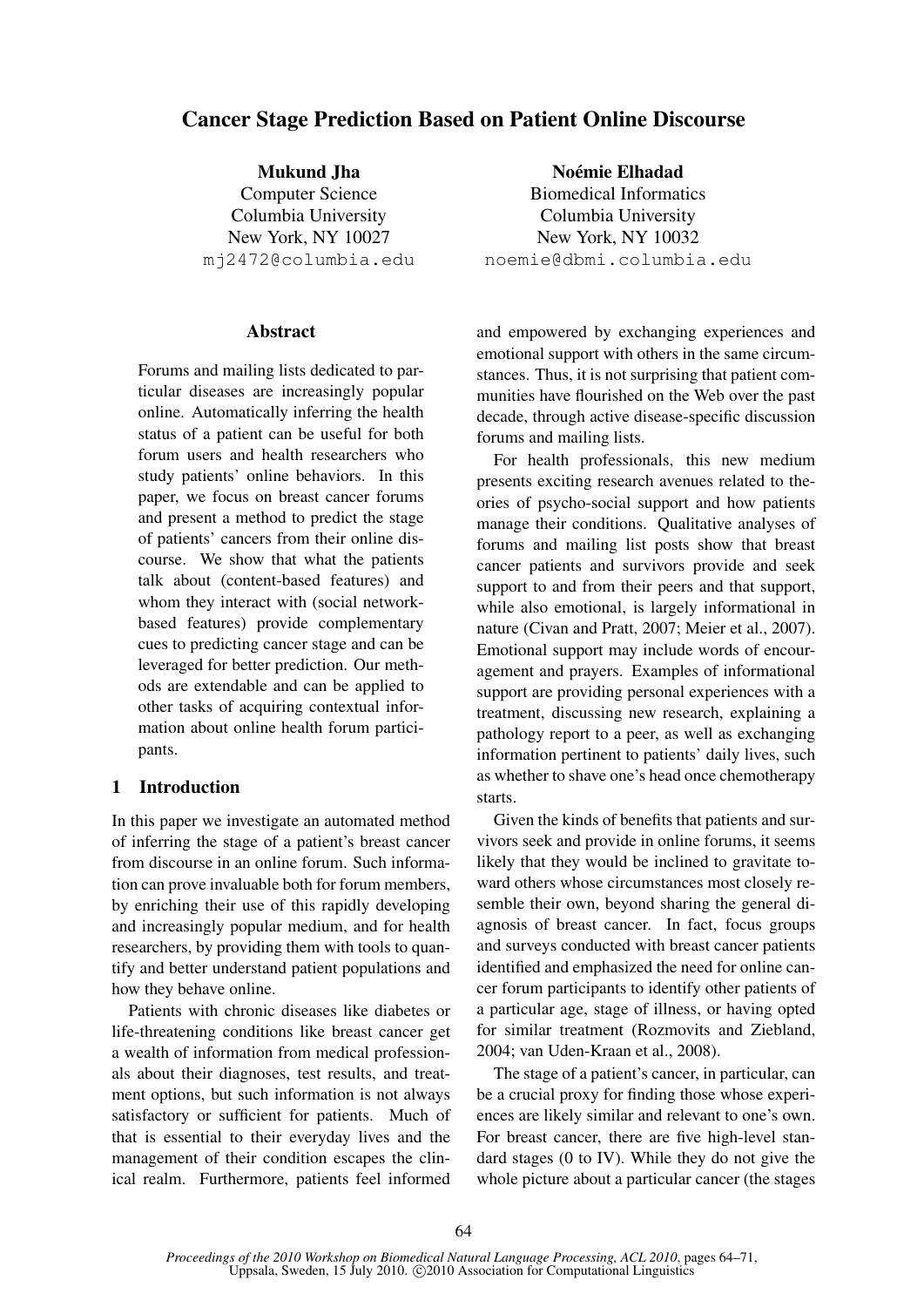themselves can be described with finer granularity and they do no not encompass additional information like hormonal sensitivity), physicians have traditionally relied on them for prognosis and determining treatment options. For patients and survivors, they are a useful way to communicate to their peers their health status, as evidenced by the members' signatures on forums and mailing lists (Meier et al., 2007).

Although many forums provide pre-set profile fields for users to populate with important background information, such as the stage of their cancer (e.g., the popular forum on breastcancer. org), in practice, only a fraction of members have a complete profile. Thus, an automated way of inferring member profile information via the social network created by a forum's users would help fill in the blanks.

Beyond identifying other patients in a forum in similar circumstances, such a tool can have numerous practical benefits for both forum users and health researchers who study patients' online behavior. When a patient searches for a particular piece of information in a forum, incorporating contextual information about the user into the search mechanism can improve search results. For example, a search tool can rank higher the posts that were authored by patients with the same stage. For health researchers, questions which bring a better understanding of forum usage (i.e., "are patients with stage IV cancer more or less active in a forum than patients with early stage cancer") can be answered accurately only if all members of the forums are taken into account, not just the ones who filled out their member profiles. Furthermore, in the context of health communication, the more information is available about an individual, the more effective the message can be, from generic to personalized to targetted to tailored (Kreuter et al., 2000). Our research contributes an automated method to acquiring contextual information about forum participants. We focus on cancer stage as an exmple of context information.

Our research question is whether it is possible to predict the stage of individuals' cancer based on their online discourse. By discourse we mean both the information she conveys and whom she talks to in a forum. Following ethical guidelines in processing of patient data online, we focus on a popular breast cancer forum with a large number of participants (Eysenbach and Till, 2001). We show

that the content of members' posts and the stage of their interlocutors can provide complementary clues to identifying cancer stages.

# 2 Related Work

Researchers have begun to explore the possibility of diagnosing patients based on their speech productions. Content analysis methods, which rely on patient speech transcripts or texts authored by patients, have been leveraged for understanding cancer coping mechanisms (Graves et al., 2005; Bantum and Owen, 2009), psychiatric diagnoses (Oxman et al., 1988; Elvevaag et al., 2010), and the analysis of suicide notes (Pestian et al., 2008). In all cases, results, while not fully accurate, are promising and show that patient-generated content is a valuable clue to diagnosis in an automated framework.

Our work departs from these experiments in that we do not attempt to predict the psychological state of a patient, but rather the status of a clinical condition. Staging breast cancer provides a way to summarize the status of the cancer based on clinical characteristics (the size of the tumor, whether the cancer is invasive or not, whether cancer cells are present in the lymph nodes, and whether the cancer has spread beyond the breast). There are five high-level stages for breast cancer. Stage 0 describes a non-invasive cancer. Stage I represents early stage of an invasive cancer, where the tumor size is less than 2 centimeters and no lymph nodes are involved (that is, the cancer has not spread outside of the breast). Stages II and III describe a cancer with larger tumor size and/or the cancer has spread outside of the breast. Stage IV describes a cancer that have metastasized to distant parts of the body, such as lungs and bones.

In our work, we analyze naturally occurring content, generated by patients talking to each other online. As such, our sample population is much larger than in earlier works (typically less than 100 subjects). Like the researchers who focus on content analysis, we rely on the content generated by patients, but we also hypothesize that whom the patients interact with can help the prediction of cancer stage.

In particular, we build a social network based on patients' interactions to boost text-based predictions. Graph-based methods are becoming increasingly popular in the NLP community, and similar approaches have been employed and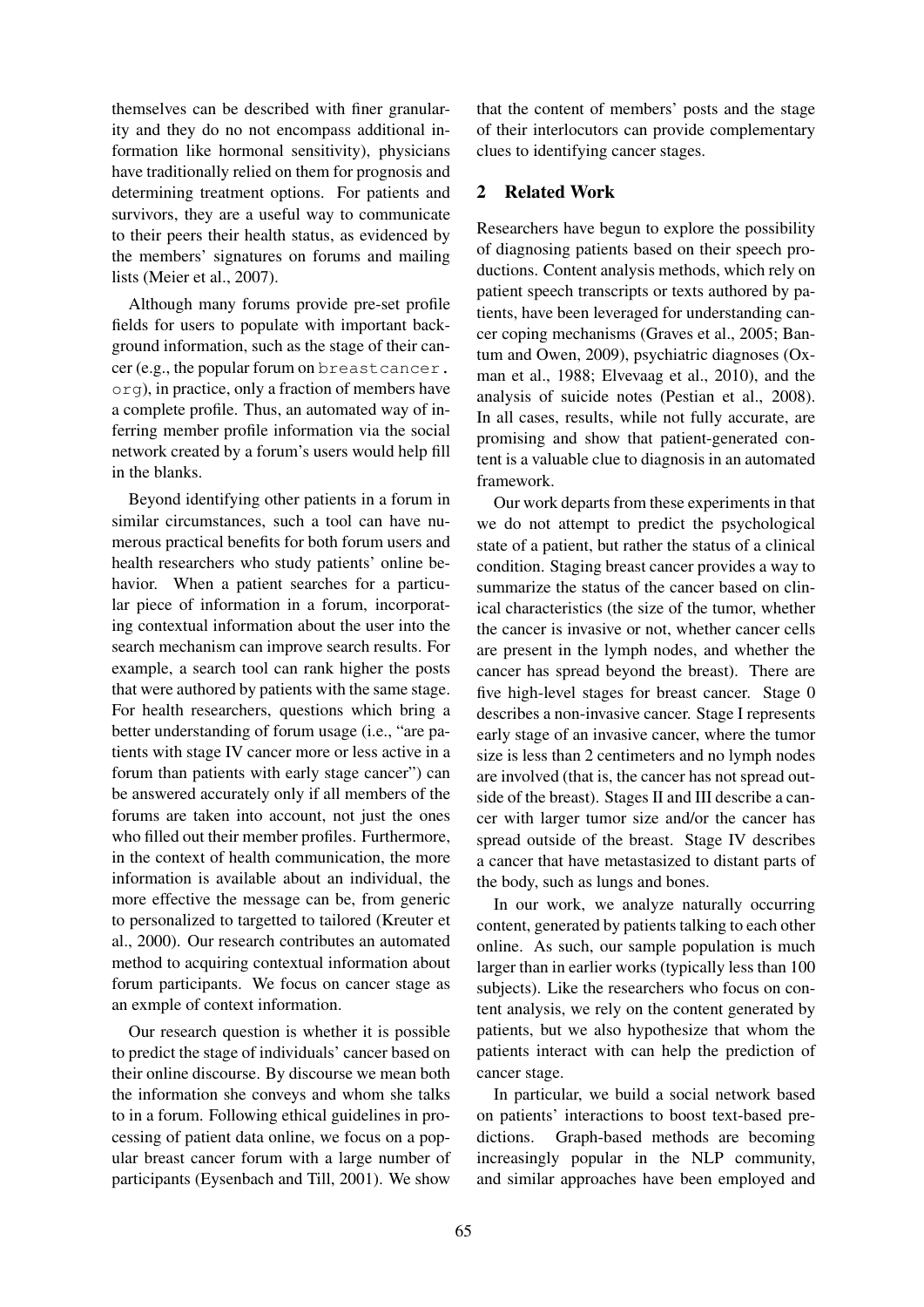shown to perform well in other areas like question answering (Jurczyk, 2007) (Harabagiu et al., 2006), word-sense disambiguation (Niu et al., 2005), and textual entailment (Haghighi, 2005).

# 3 Methods

Our methods to predict cancer stage operate in a supervised framework. We cast the task of stage prediction as a 4-way classification (Stage I to IV). We hypothesize that the discourse of patients online, as defined by the content of their posts in a forum, can be leveraged to predict cancer stage. Furthermore, we hypothesize that the social network derived by whom patients interact with can provide an additional clue for stage detection.

We experimented with three methods of predicting cancer stage:

- Text-based stage prediction A classifier is trained given the post history of a patient.
- Network-based stage prediction A social network representing the interactions among forum members is built, and a label propagation algorithm is applied to infer the stage of individual patients.

Combined prediction A classifier which combines text-based and network-based features.

Next we describe each method in detail, along with our dataset and our experimental setup.

#### 3.1 Data Collection and Preprocessing

We collected posts from the publicly available discussion board from breastcancer.org. It is a popular forum, with more than 60,000 registered members, and more than 50,000 threads discussed in 60 subforums. To collect our dataset, we crawled the content of the most popular subforums. $<sup>1</sup>$ </sup>

Collected posts were translated from HTML into an XML format, keeping track of author id,

| Nb. of threads                         | 26,160  |
|----------------------------------------|---------|
| Nb. of posts                           | 524,247 |
| Nb. of threads with $<$ 20 posts       | 22,334  |
| Nb. of users with profile Stage I      | 2,226   |
| Nb. of users with profile Stage II     | 2,406   |
| Nb. of users with profile Stage III    | 1,031   |
| Nb. of users with profile Stage IV     | 749     |
| Total Nb. of users with profile        | 6,412   |
| Nb. of active users profiled Stage I   | 1,317   |
| Nb. of active users profiled Stage II  | 1,400   |
| Nb. of active users profiled Stage III | 580     |
| Nb. of active users profiled Stage IV  | 448     |
| Total Nb. of active users with profile | 3,745   |

Table 1: General statistics of the dataset.

thread id, position of the post in the thread, body of the post, and signature of the author (which is kept separated from the body of the post). The content of the posts was tokenized, lower-cased and stemmed. Images, URLs, and stop words were removed.

To post in breastcancer.org, users must register. They have the option to enter a profile with pre-set fields related to their breast cancer diagnosis; in particular cancer stage between stage I and IV. We collected the list of members who entered their stage information, thereby providing us with an annotated set of patients with their corresponding cancer stage. Table 1 shows various statistics for our dataset. Active users are defined as members who have posted more than 50 words overall in the forums. Note the low number of user with profile information (approximately 10% of the overall number of registered participants in the forum).

#### 3.2 Text-Based Stage Prediction

We trained a text-based classifier relying on the full post history of each patient. The full post history was concatenated. Signature information, which is derived automatically from the patient's profile (and thus contains stage information) was removed from the posts. The classifier relied on unigrams and bigrams only. Table 2 shows statistics about post history length, measured as number of words authored by a forum member.

### 3.3 Network-Based Stage Prediction

We hypothesize that patients tend to interact in a forum with patients with similar stage. To test this

<sup>&</sup>lt;sup>1</sup>There were 17 such subforums: "Just Diagnosed," "Help Me Get Through Treatment," "Surgery - Before, During, and After," "Chemotherapy - Before, During and After," "Radiation Therapy - Before, During and After," "Hormonal Therapy - Before, During and After," "Alternative, Complementary and Holistic Treatment," "Stage I and II Breast Cancer," "Just Diagnosed with a Recurrence or Metastasis," "Stage III Breast Cancer," "Stage IV Breast Cancer Survivors," "HER2/neu Positive Breast Cancer," "Deperession, Anxiety and Post Traumatic Stress Disorder," "Fitness and Getting Back in Shape," "Healthy Recipes for Everyday Living," "Recommend Your Resources," "Clinical Trials, Research, News, and Study Results."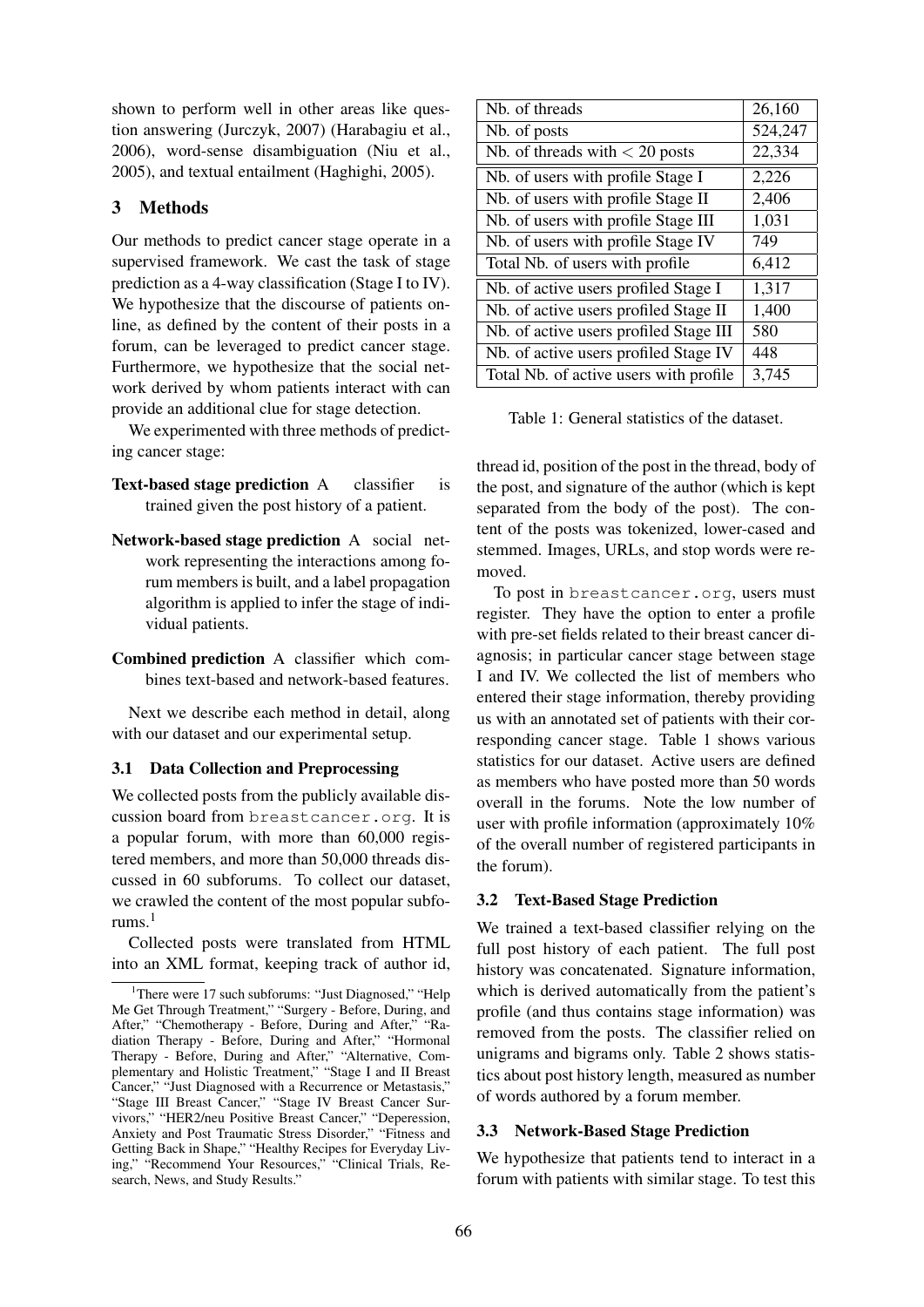| <b>Stages</b> | Min           | Max     | Average | Median |
|---------------|---------------|---------|---------|--------|
|               |               | 609,608 | 8,429   | 3,123  |
| Π             | $\mathcal{L}$ | 353,731 | 8,142   | 3,112  |
| Ш             | 8             | 211,655 | 9,297   | 3,189  |
| IV            | 10            | 893,326 | 17,083  | 326    |

Table 2: Statistics about number of words in post history.



Figure 1: Nodes in the social network of forum member interaction.

hypothesis, we represent the interactions of the patients as a social network. The nodes in the network represent patients, and an edge is present between two nodes if the patients interact with each other, that is they are part of the same threads often. Weights on edges represent the degree of interaction. Higher weight on an edge between two forum members indicates they interact more often. More precisely, we build an undirected, weighted network, where the nodes representing training instances are labeled with their provided stage information and their labels are fixed. Figure 1 shows an example of node and its immediate neighbors in the network. Of his five neighbors, four represent training instances and have a fixed stage, and one represents a user with an unknown stage.

A label propagation algorithm is applied to the network, so that every node in the network is assigned a stage between I and IV (Raghavan et al., 2007). Given a node and its immediate neighbors, it looks for the most frequent labels, taking into account the edge weights. In our example, the propagated label for the central node will be stage IV. This label, in turn, will be used to assign a label to the other nodes. When building the social network of interactions, we experimented with the following parameters.

Nodes in the network. We experimented with including all the forum members who participated in a conversation thread. Thus, it includes all the members, even the ones without a known cancer stage. This resulted in a network of 15,035 forum participants. This way, the network covers more interactions among more users, but is very sparse in its initial labeling (only the training instances in the dataset of active members with a known label are labeled). The label propagation algorithm assigns labels to all the nodes, but we test its accuracy only on the test instances. We also experimented with including only the patients in the training and testing sets, thereby reducing the size of the network but also decreasing the sparsity of the labeling. This resulted in a network of 3,305 nodes.<sup>2</sup>

Drawing edges in the network. An edge between two users indicate they are frequently interacting. One crude way is to draw an edge between every user participating in the same thread, this however does not provide an accurate picture and hence does not yield good results. In our approach we draw an edge in two steps. First, since threads are often long and can span over multiple topics, we only draw an edge if the two individuals' posts are within five posts of each other in the thread. Second, we then look for any direct references made by a user to another user in their post. In forum threads, users usually make a direct reference by either by explicitly referring to each other using their real name or internet aliases or by quoting each other, i.e., repeating or stating what the other user has mentioned in her post. For example in *"Hey Dana, I went through the same thing the first time I went to my doctor..."*, the author of the post is referring to another user with name *'Dana'*. We rely on such explicit references to build accurate graph. $3$  To find direct explicit references, we search in every post of a thread for any mention of names (real or aliases) of users participating in the thread and if one is found we draw an edge between them.

We observed that users refer to each other very

<sup>2</sup>This number of nodes is less than the numbers of overall active members in our gold standard because some active members have either posted in threads with only one post or with more than 20 posts.

 $3<sup>3</sup>$ An alternative approach is to identify quotes in posts. In our particular dataset, quotes did not occur often, and thus were ignored when assessing the degree of interaction between two forum members.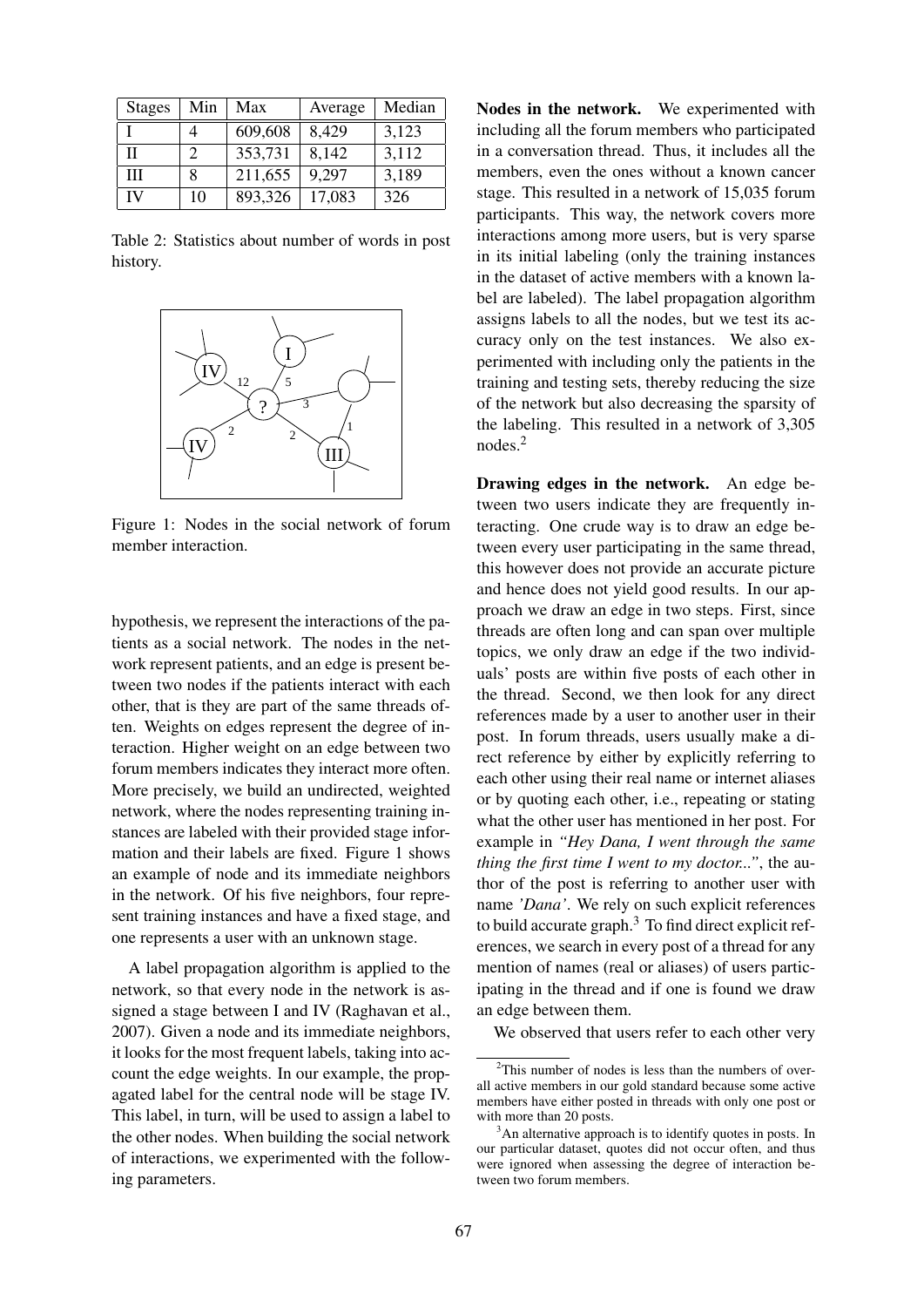frequently using their real names instead of internet names (which are long and often arbitrary). These are often hard to detect because no data is present which link users' forum aliases to their real name. We use following approach to extract real names of the users.

Extracting real names. For every user, we extract the last ten words (signature) from every post posted by the user and concatenate them after removing all stop words and other common signature terms (like thanks, all the best, love, good luck etc.) using a pre-compiled list. We then mine for the most frequent name occurring in the concatenated text using standard list of names and extracting capitalized words. We also experimented with using Named Entity Recognizers, but our simple rule based name extractor gave us better results with higher precision. Finally, we map the extracted real name with the user's alias and utilize them to find direct references between posts.

Weights Computation. The weight of an edge between two nodes represents the degree of interaction between two corresponding users (the more often they communicate, the higher the weight). Since the label propagation algorithm takes into account the weighted frequency of neighboring nodes, these weights are crucial. We compute the weights in following manner: for each pair of users with an existing edge (as determined above), we iterate through their posts in common threads, and add the cosine similarity score between the two posts to the weight of the edge. For edges made through direct references we add the highest cosine similarity score between any two pair of posts in that particular thread. This way we weigh higher the edges made through direct reference as we are more confident about them.

The full network of all users (15,035 nodes) had 480,051 edges, and the restricted network of dataset users (3,305 nodes) had 28,152 edges.

# 3.4 Combining Text-Based and Network-Based Predictions

To test the hypothesis that text-based and networkbased predictions model different aspects of patients and thus provide complementary cues to stage prediction, we trained a classifier which incorporates text-based and network-based features.

The combined classifier contained the following features: text-based predicted label, confidence score of the text-based prediction, network-based predicted label, percentage of immediate neighbors in the network with a stage I label, stage II, III and IV labels (neighbors in the network with no labels do not contribute to the counts). For instance, the central node in Figure 1 is assigned the feature values 1/4, 0, 1/4 and 1/2 for the ratio of stage I, II, III and IV neighbors.

# 3.5 Experimental Setup

Our dataset for the three models consisted of the 3,745 active members. For all the models, we follow a five-fold stratified cross validation scheme. The text-based classification was carried out with BoosTexter (Schapire and Singer, 2000), trained with 800 rounds of boosting. The label propagation on the social network was carried out in R.<sup>4</sup> The final decision-tree classification was carried out in Weka, relying on an SVM classifier with default parameters (Hall et al., 2009).

# 4 Results

Table 3 shows the results of the text-based prediction, the network-based prediction and the combined prediction for each stage measured by Precision, Recall and F-measure. For comparison, we report on the results of a baseline text-based prediction. The baseline prediction assigns a stage based on the explicit mention of stage in the post history of a patient. In practice, it is a rulebased prediction with matching against the pattern "stage [IV|four|4]" for stage IV prediction, and similarly for other stages. The text-based prediction yields better results than the baseline, with a marked improvement for each stage.

The network-based prediction performs only slightly worse than the text-based predictions. The hypothesis that whom the patient interacts with in the forums helps predict stage holds. To verify this point further, we computed for each stage the average ratio of neighbors per stage based on the social network of interactions, as shown in Figure 2. For instance, stage IV patients interact mostly with their peers (49% of their posts are shared with other stage IV users), and to some extent with other patients (18% of their posts with stage I patients, 20% with stage II patients, and 13% with stage III patients). Except for stage III patients, all other patients are mostly interacting with similarly staged patients.

<sup>4</sup>www.r-project.org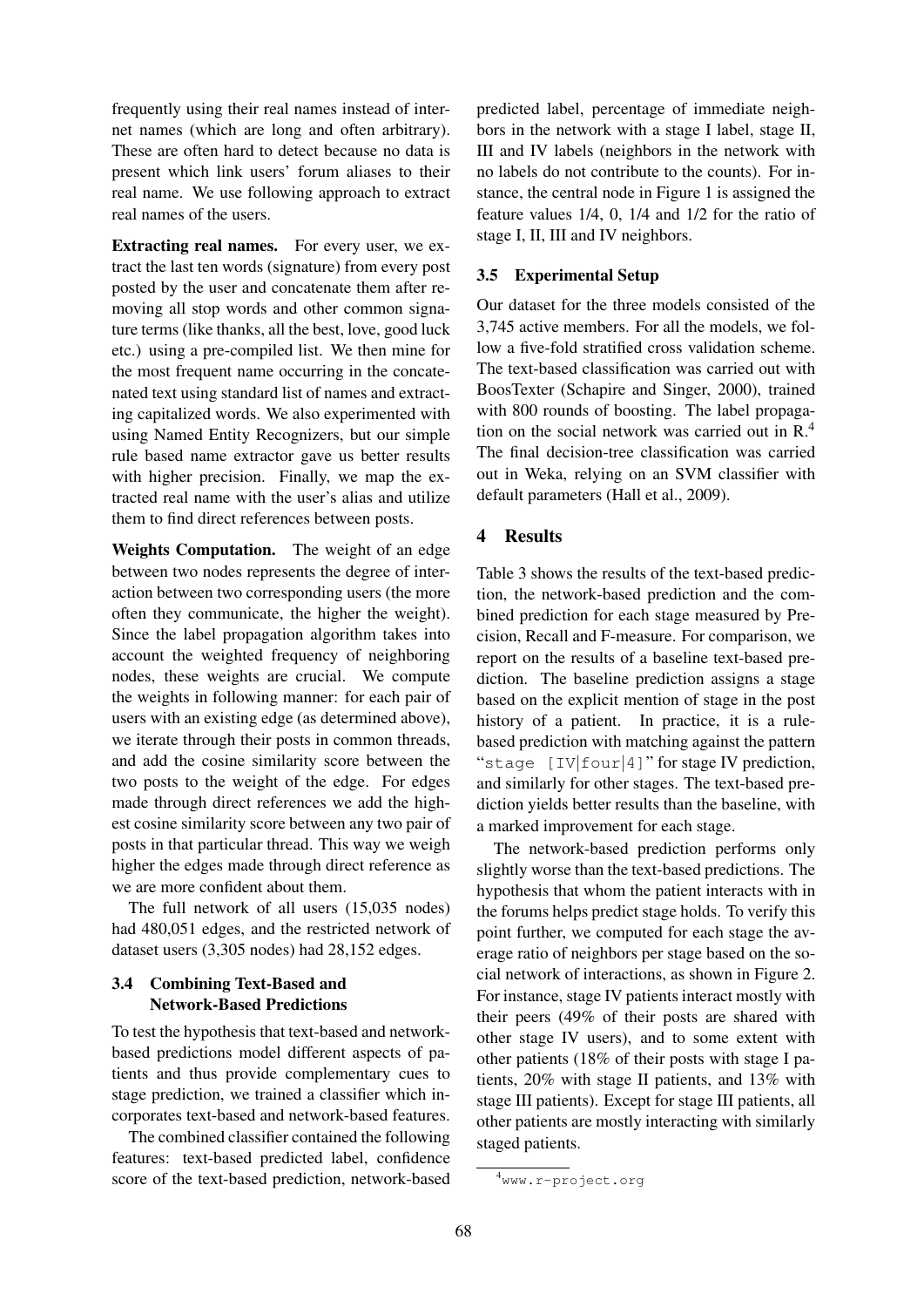| <b>Baseline</b> |                      |        | <b>Text Based</b> |              |           |        |      |
|-----------------|----------------------|--------|-------------------|--------------|-----------|--------|------|
| <b>Stage</b>    | Precision            | Recall | $\mathbf{F}$      | Stage        | Precision | Recall | F    |
| L               | 76.2                 | 26.4   | 39.3              |              | 54.9      | 63.9   | 59.1 |
| H               | 79.4                 | 18.7   | 30.3              | П            | 51.6      | 55.0   | 53.2 |
| Ш               | 76.6                 | 35.0   | 48.0              | Ш            | 52.7      | 30.3   | 38.5 |
| IV              | 76.4                 | 50.7   | 60.9              | IV           | 82.5      | 71.2   | 76.4 |
|                 |                      |        |                   |              |           |        |      |
|                 | <b>Network Based</b> |        |                   |              | Combined  |        |      |
| <b>Stage</b>    | Precision            | Recall | F                 | <b>Stage</b> | Precision | Recall | F    |
| I               | 50.4                 | 56.7   | 53.4              |              | 57.1      | 65.4   | 61.0 |
| П               | 49.6                 | 49.1   | 49.3              | Π            | 56.6      | 53.5   | 55.0 |
| Ш               | 65.7                 | 27.7   | 39.0              | Ш            | 56.1      | 48.3   | 51.9 |

Table 3: Stage prediction results (Precision, Recall, and F-measure).

When combining the text-based and the network-based predictions in an overall classifier the prediction yields the best results. These results confirm the potential in combining the two facets of patient discourse, content and social interaction.

The results presented in the table correspond to a network built with the full set of users, including those without any profile information. When restricting the network on the patients with stage labels only, we obtained similar results (F-measures of 56% for stage I, 52% for stage II, 43% for stage III, and 79% for stage IV). This shows that it is worth modeling the full set of interactions and the full network structure, even when a large number of nodes have missing labels.

Finally, we also experimented with building networks with no weights or with weights without the 5-post-apart restriction. In both cases, the results of the network-based and combined predictions are lower than those presented in Table 3. We interpret this fact as a confirmation that our edge weighting strategy models to a promising extent the degree of interaction among patients.

## 5 Discussion

Text-based prediction. Results confirm that cancer stage can be predicted by a patient's online discourse. When examining the unigrams and bigrams picked up by the classifier as predictive of stage, we can get a sense of the frequent topics of discussion of patients. For instance, the phrases "tumor mm" (referring to tumor size in millimeters) and "breast radiation" were highly predictive of stage I patients. The words "hat" and "hair" were highly predictive of stages II and III,



Figure 2: Distribution of stage-wise interactions.

while stage IV patients were predicted by the presence of the phrases "bone met." (which stands for bone metastasis), "met lung" "liver," and "lymphedema" (which is a side effect of cancer treatment linked to the removal of lymph nodes and tumor).

Figure 3 shows the overall accuracy of the textbased classifier, when tested against the amount of text available for the classification. As expected, the longer the post history, the more accurate the classification.

Representing degree of interaction among patients. In our experiments, we observed that the weigthing scheme of edges had a strong impact on the overall accuracy of stage prediction. The more interaction was modeled (through distance in thread and identification of explicit references), the better the results. This confirms the hypothesis that dialogue is helpful in predicting cancer stage, and emphasizes the need for accurate techniques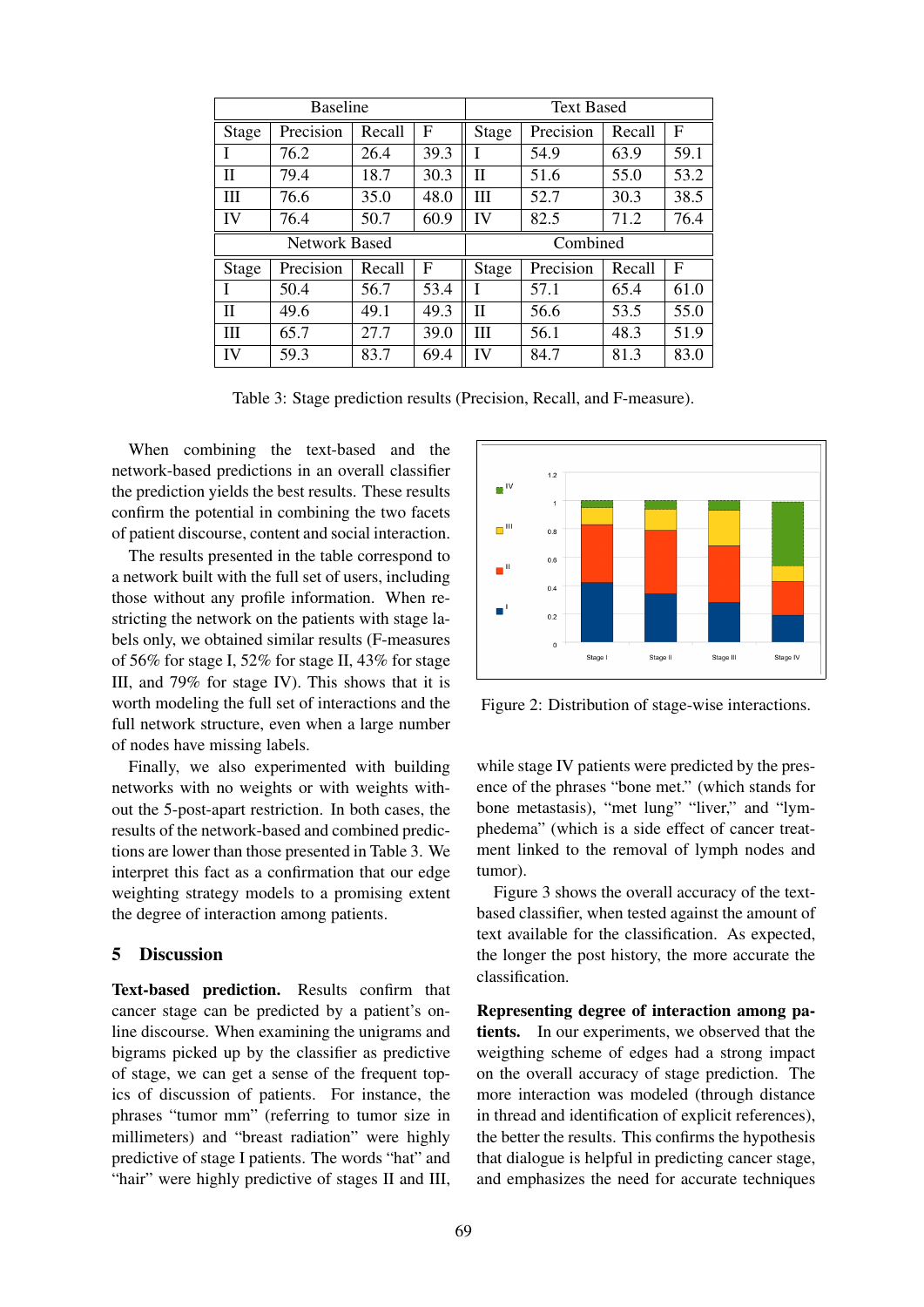

Figure 3: Overall text-based prediction accuracy against post history length.

to model interaction among forum participants in a social network.

Discourse of Stage IV patients. Both the textbased and the network-based predictions provide higher precision and recall for the stage IV patients. This is emphasized by Figure 2, where we see that, in our dataset, stage IV patients talk mostly to each other. These results suggest that stage IV patients have particular discourse, which separates them from other patients. This presents interesting avenues for future investigation.

## 6 Future Work and Conclusion

In this paper, we investigated breast cancer stage prediction based on the online discourse of patients participating in a breast cancer-specific forum. We show that relying on lexical features derived from the content of the posts of a patient provides promising classification results. Furthermore, even a simple social network representing patient interactions on a forum, yields predictions with comparable results. Combining the two approaches boosts results, as content and interaction seem to model complementary aspects of patient discourse.

Our experiments show that stage IV patients appear to exhibit specific textual and social patterns in forums. This point can prove useful to health researchers who want to quantify patient behaviors online.

The strategy of combining two facets of discourse (content and interactions) introduces sev-

eral interesting research questions. In the future, we plan to investigate some of them. In a first step, we plan to better model the interactions of patients online. For instance, we would like to analyze the content of the posts to determine further if two patients are in direct communication, and the domain of their exchange (e.g., clinical vs. day-to-day vs. emotional). As we have observed that the way edges in the network are weighted has an impact on overall performance, we could then investigate whether the domain(s) of interaction among users (clinical matters vs. emotional and instrumental matters for instance) has an impact on predicting cancer stage by taking the different domains of interaction in account in the weight computation.

Finally, this work relies on a single, yet highly active and popular, forum. We would like to test our results on different breast cancer forums, but also on other disease-specific forums, where patients can be separated in clinically relevant groups.

## Acknowledgments

We thank Phani Nivarthi for his help on data collection. This work is supported in part by a Google Research Award. Any opinions, findings, or conclusions are those of the authors, and do not necessarily reflect the views of the funding organization.

### **References**

- Erin Bantum and Jason Owen. 2009. Evaluating the validity of computerized content analysis programs for identification of emotional expression in cancer narratives. *Psychological Assessment*, 21(1):79–88.
- Andrea Civan and Wanda Pratt. 2007. Threading together patient expertise. In *Proceedings of the AMIA Annual Symposium*, pages 140–144.
- Brita Elvevaag, Peter Foltz, Mark Rosenstein, and Lynn DeLisi. 2010. An automated method to analyze language use in patients with schizophrenia and their first degree-relatives. *Journal of Neurolinguistics*, 23:270–284.
- Gunther Eysenbach and James Till. 2001. Ethical issues in qualitative research on internet communities. *BMJ*, 323:1103–1105.
- Kristi Graves, John Schmidt, Julie Bollmer, Michele Fejfar, Shelby Langer, Lee Blonder, and Michael Andrykowski. 2005. Emotional expression and emotional recognition in breast cancer survivors: A controlled comparison. *Psychology and Health*, 20(5):579–595.